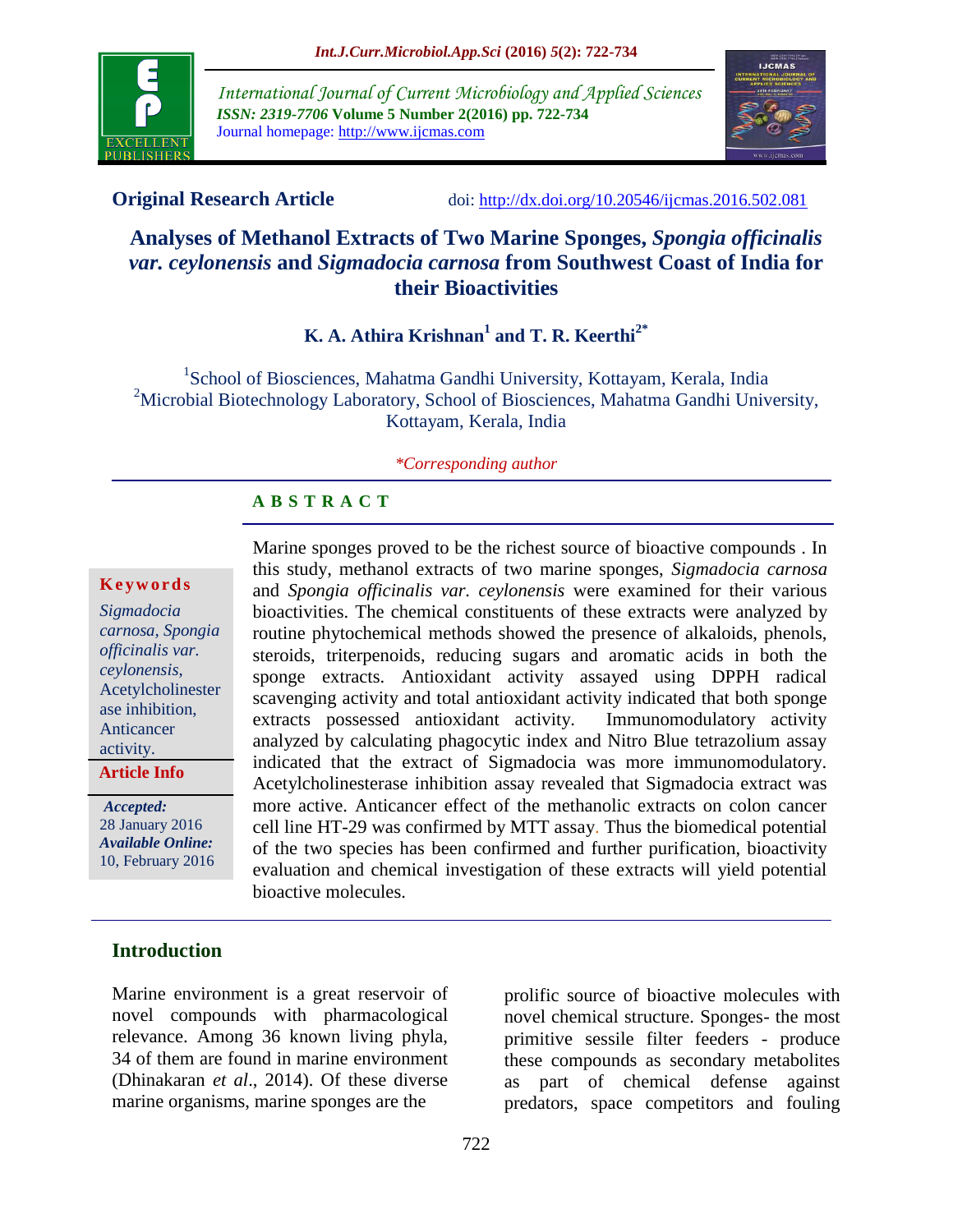since they lack physical defense mechanisms. They produce a wide array of secondary metabolites ranging from derivatives of aminoacids and nucleosides to macrolides, porphyrins, terpenoids, aliphatic cyclic peroxides and sterols (Joseph & Sujatha, 2011). According to the composition of the skeleton of the sponges, they are mainly divided into three main classes namely, Calcarea, glass sponges (Hexactinellidae) and Demosponges. Demosponges have been reported to possess large number of bioactive compounds with pharmaceutical relevance.

Bioactive compounds from sponges have been reported to possess an array of activity including anti-inflammatory, anticancer, immunosuppressive, antiviral, antibacterial and antifouling activities. In the last decade, most number of new compounds with bioactive potential has been isolated from marine sponges (Mehbub *et al*., 2014). At present there are a number of compounds from marine sponges which are under investigation and/ or are being developed as new pharmaceuticals.

The peninsular coast of India is a hotspot of diverse marine floral and faunal assemblages particularly sponges, sea anemones, sea cucumber, sea urchin, soft corals and diverse number of sea weeds (Sathiyanarayanan *et al.,* 2014). In this study bioactive property of the extracts from two marine sponges of the class Demospongiae- *Spongia officinalis var. ceylonensis* and *Sigmadocia carnosa* collected from Southwest coast of India has been investigated.

*Spongia officinalis var. ceylonensis* confined only to the Indian seas is massive, subglobular, subpyriform in appearance with surface projections. The sponge belongs to the order Keratosida which is unique in having only spongin fibres in its skeleton.

The second species *Sigmadocia carnosa*  belong to the order Haplosclerida having a skeleton of hydrated silica and spongin. This species bears small tubular processes bearing terminal oscules. There were reports on the antibacterial, antifungal, insecticidal and larvicidal activities of the extracts of both the species indicating that the organic extracts of these species exhibited good activity (Sujatha & Joseph, 2011; Lakshmi & Shukla, 2014).

# **Materials and Methods**

# **Sample Collection**

The marine sponge samples were collected from Southwest coast of India with the help of SCUBA divers at depth of 8-10 feet and were identified as *Spongia officinalis var. ceylonensis* and *Sigmadocia carnosa* with the help of Dr. P. A Thomas, Retd. Principal Scientist, CMFRI, Vizhinjam. The samples were kept in sterile plastic bags and transferred to lab and stored at -20°C.

# **Organic Extraction**

Extraction was carried out using methanol as solvent by some modification of method of Sepcic *et al.,* 2010. The sponge samples were lyophilized and then 1g of sponge tissue was soaked in 30ml of methanol in sealed container and was shaken overnight at 37°C. The extracts were filtered and remaining material was repeatedly extracted for three days at 37°C with constant shaking. The solvent was evaporated and the extracts were dissolved in DMSO.

# **Screening for Chemical Constituents**

Preliminary screening for chemical constituents in the extracts was performed with slight modifications of the method of Harborne (1998).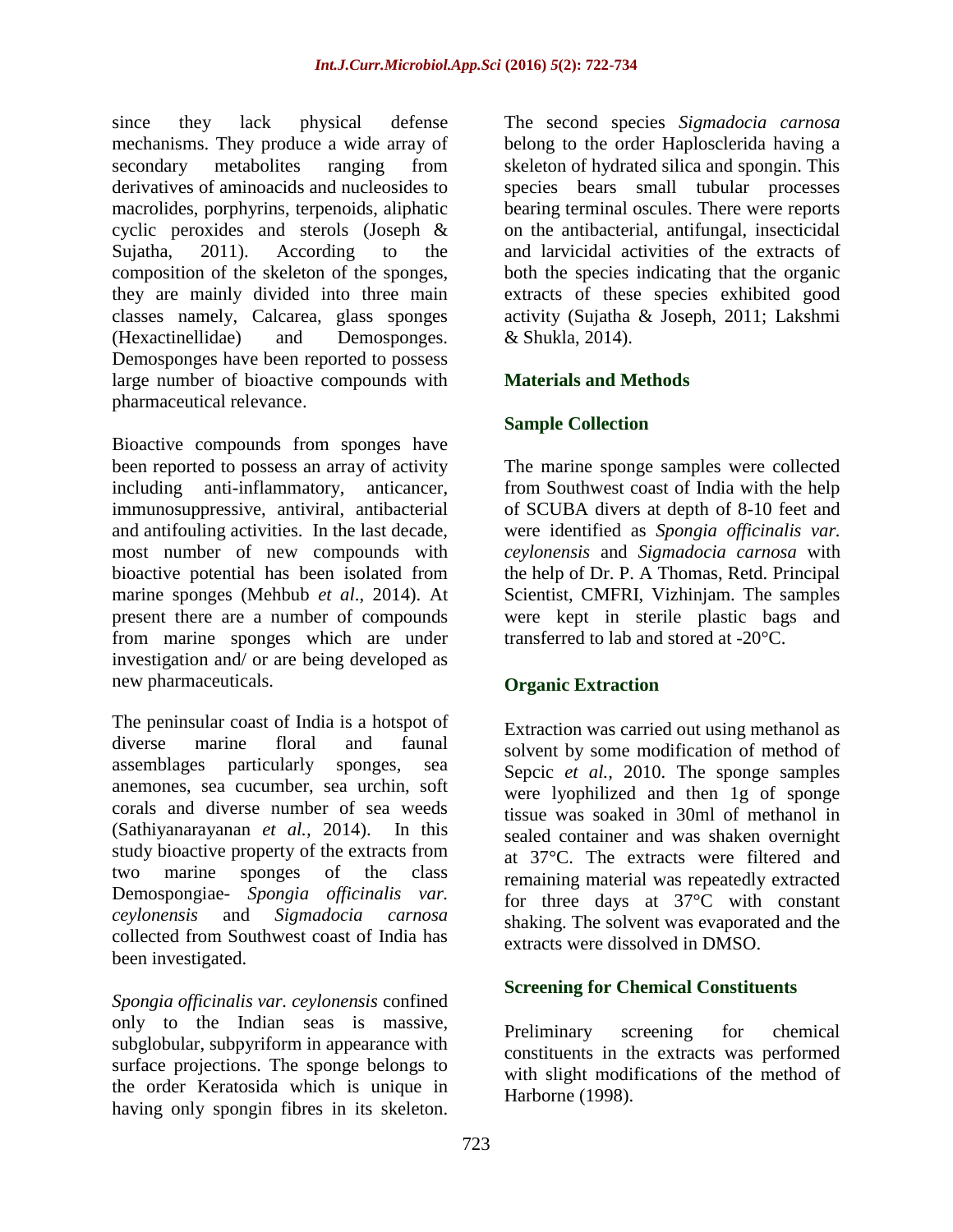### **Antioxidant Activity**

### **Total Antioxidant Activity Assay**

The total antioxidant activities of the extracts were evaluated by the phosphomolybdenum method (Prieto *et al*., 1999). This assay is based on the reduction of Mo  $(VI)$  to Mo $(V)$  by the antioxidant compound and the subsequent formation of a green phosphate / Mo(V) complex at acid pH. A 0.3 mL extract solution was dispensed into screw capped test tubes. A 3mL reagent solution (6M  $H<sub>2</sub>SO<sub>4</sub>$ , 28mM sodium phosphate, 4mM ammonium molybdate) was added and the tubes were capped and incubated at 95°C for 90 minutes. After cooling to room temperature, the absorbance was measured at 695nm using a spectrophotometer. A blank test was done using the solvent used. The antioxidant activity was expressed as ascorbic acid equivalents using ascorbic acid as reference standard.

# **DPPH Radical Scavenging Activity Test**

The stable 2, 2-diphenyl-1-picrylhydrazyl (DPPH) radical scavenging activity was determined using the method of Mensor *et al*., 2001. The samples and the reference were mixed with DPPH solution. Remaining DPPH amount was measured at 517nm using spectrophotometer. Ascorbic acid was employed as the reference. Inhibition of DPPH in percentage was calculated as given below:

I%=  $[(A blank- A sample)/ A blank] \times 100$ , where A blank is the absorbance of the control reaction and A sample is the absorbance of the extracts.

#### **Immunomodulatory Activity**

# **Phagocytic Activity Assay**

Immunomodulatory activity was analysed

by a slide method (Wadekkar *et al*., 2008) through *in vitro* phagocytosis of *Saccharomyces cerevisiae.* This assay was performed using blood from healthy donors and placing 100µl of it into each glass slide. The slide was incubated for the cells to get attached and then the clot was removed and the slide was flood with test sample and incubated for half an hour. The slide was then drained and flooded with a suspension of heat killed opsonised yeast cells and incubated for 1 hour. After draining the yeast suspension, slides were fixed in absolute ethanol. Then it was stained with Giemsa stain.

The phagocytic index was calculated as the number of yeast cells phagocytosed by 100 granulocytes and the percentage of phagocytosis was calculated using the equation [PI (test)-PI (control)/PI (control)  $\times$ 100].

#### **NBT Assay**

The assay was performed with a modification of the method of Weiss *et al*., 1998. For the assay,  $1x10^4$  leucocytes/ ml were incubated with 0.1% Nitro Blue Tetrazolium dye in phosphate buffered saline (pH-7.2) and the test samples for 30 minutes at  $37^{\circ}$ C with 5% CO<sub>2</sub>. A set of cells treated with crude filtrate of *E.coli* broth culture was used as a positive control. After incubation, a drop from each sample was carefully transferred onto a grease free glass slide and a coverslip smear was made. The smear was allowed to dry and fixed with ethanol for three minutes. Then the slides were stained with saffranin for three minutes, air dried and observed under 40X objective for calculating percentage of neutrophils with formazan granules.

#### **Acetylcholinesterase Inhibition Assay**

The acetylcholinesterase assay was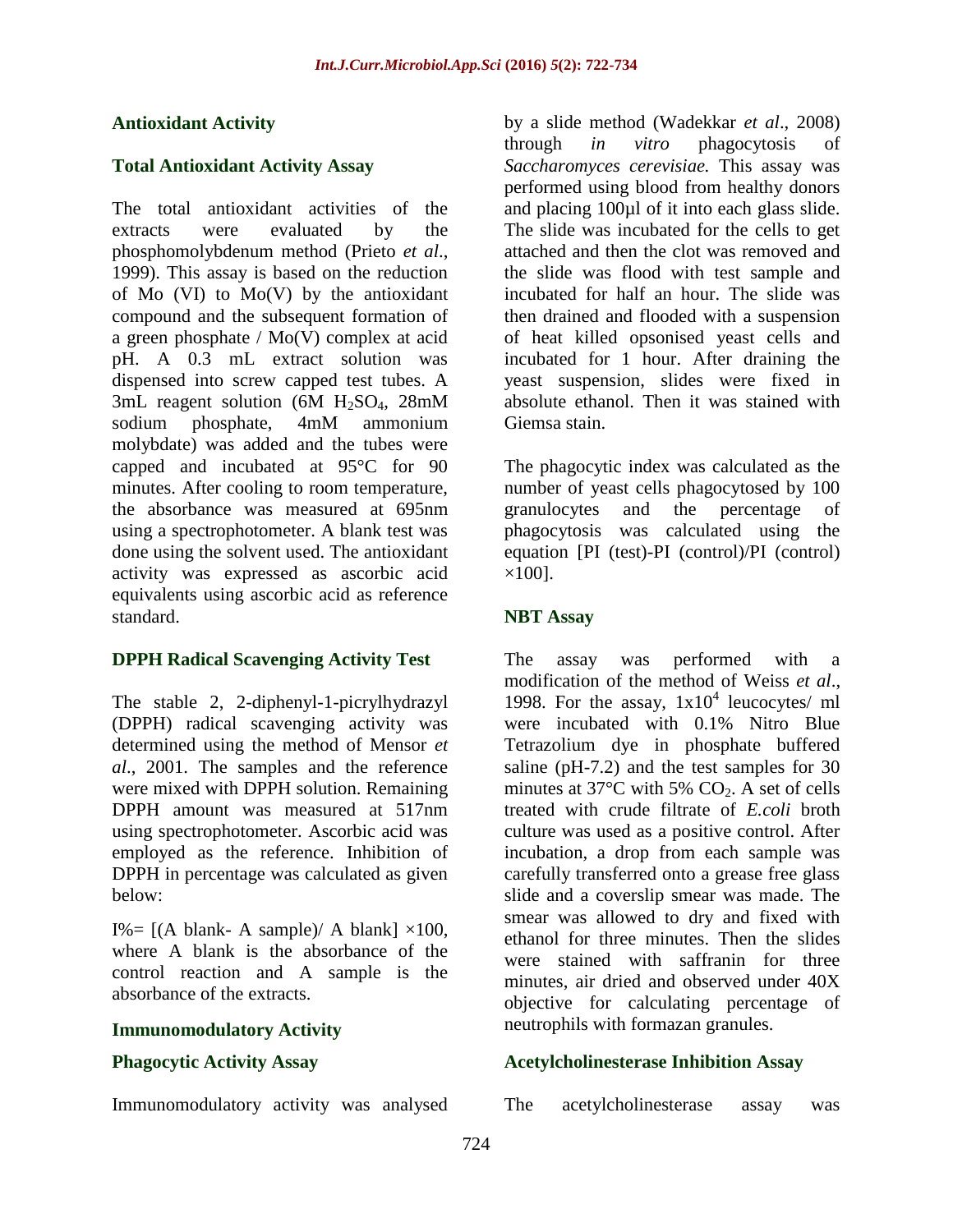performed according to Sepcic *et al*., 2010. Briefly AChE from electric eel (Sigma, USA), was dissolved in 100mM phosphate buffer (pH7.3) to achieve 500EU/mL. Prior to the test, the enzyme was 100 fold diluted in the same buffer. To each microtiter plate well 140µL of the Ellman reagent (5,5dithiobis-2-nitrobenzoic acid) in 25mM phosphate buffer (pH 7.0), 10µL acetylcholine (ACh) in1mM final concentration, 20µL of sponge sample (aqueous or organic), and finally 50µL of AChE was added to start the reaction. Deionized (20µl) water or ethanol (20µl) was used as controls. The time course of the enzymatic reaction was monitored for 12 minutes at 412 nm at 25°C.

# **MTT Assay**

Ht-29 colon cancer cell lines were purchased from NCCS Pune were maintained in Dulbecco's modified eagles media supplemented with 10% FBS and grown to confluency at  $37^{\circ}$ C in 5 % CO<sub>2</sub> in a humidified atmosphere in a  $CO<sub>2</sub>$  incubator. The cells were trypsinized (500µl of 0.025% Trypsin in PBS/ 0.5mM EDTA solution for 2 minutes) and passaged to T flasks in complete aseptic conditions. Extracts were added to grown cells at a final concentration of 6.25µg/ml, 12.5µg/ml, 25 µg/ml, 50 µg/ml and 100µg/ml from a stock of 1mg/ml and incubated for 24 hours. The % difference in viability was determined by standard MTT assay after 24 hours of incubation. The cells was washed with 1x PBS and then added 30 µl of MTT solution to the culture (MTT -5mg/ml dissolved in PBS). It was then incubated at  $37^0C$  for 3 hours. MTT was removed by washing with 1x PBS and 200µlof DMSO was added to the culture. Incubation was done at room temperature for 30 minutes until the cell got lysed and colour was obtained. The solution was transferred to centrifuge tubes and

centrifuged at top speed for 2 minutes to precipitate cell debris. Optical density was read at 540 nm using DMSO as blank in a microplate reader. % inhibition  $= [(OD \space of$ Control - OD of Test)/OD of Control] X 100

# **Statistical Analysis**

The experiments were done in triplicates and error bars in graphs represents standard error of means per triplicate samples. The results were analyzed by Student's t test and were considered statistically significant when p<0.05. IC 50 values were calculated in MS Excel.

# **Results and Discussion**

Marine sponges are a rich source of structurally unique natural compounds, several of which have shown a wide variety of biological activities (De Rosa *et al*., 2003). The concentration of many highly active compounds in marine invertebrates are often minute, accounting for less than a millionth of wet weight (Proksch *et al*., 2002). Excellent drug candidates from sponges are often not well developed because the sponges are difficult to collect and their extraction and purification of active compound is very challenging. The sponges are naturally in close association with a variety of microorganisms and this symbiotic relation provides a rich source of biologically active secondary metabolites.

# **Identification of Samples**

The collected samples were identified as *Spongia officinalis* var. *ceylonensis* (Fig 1A) and *Sigmadocia carnosa* (Fig 1B) with the help of Dr. P.A. Thomas, Retd. Principal Scientist, CMFRI, Vizhinjam, Kerala. The species *Spongia* used in this study is the widely used commercial bath sponge. In addition to this, *Spongia officinalis* has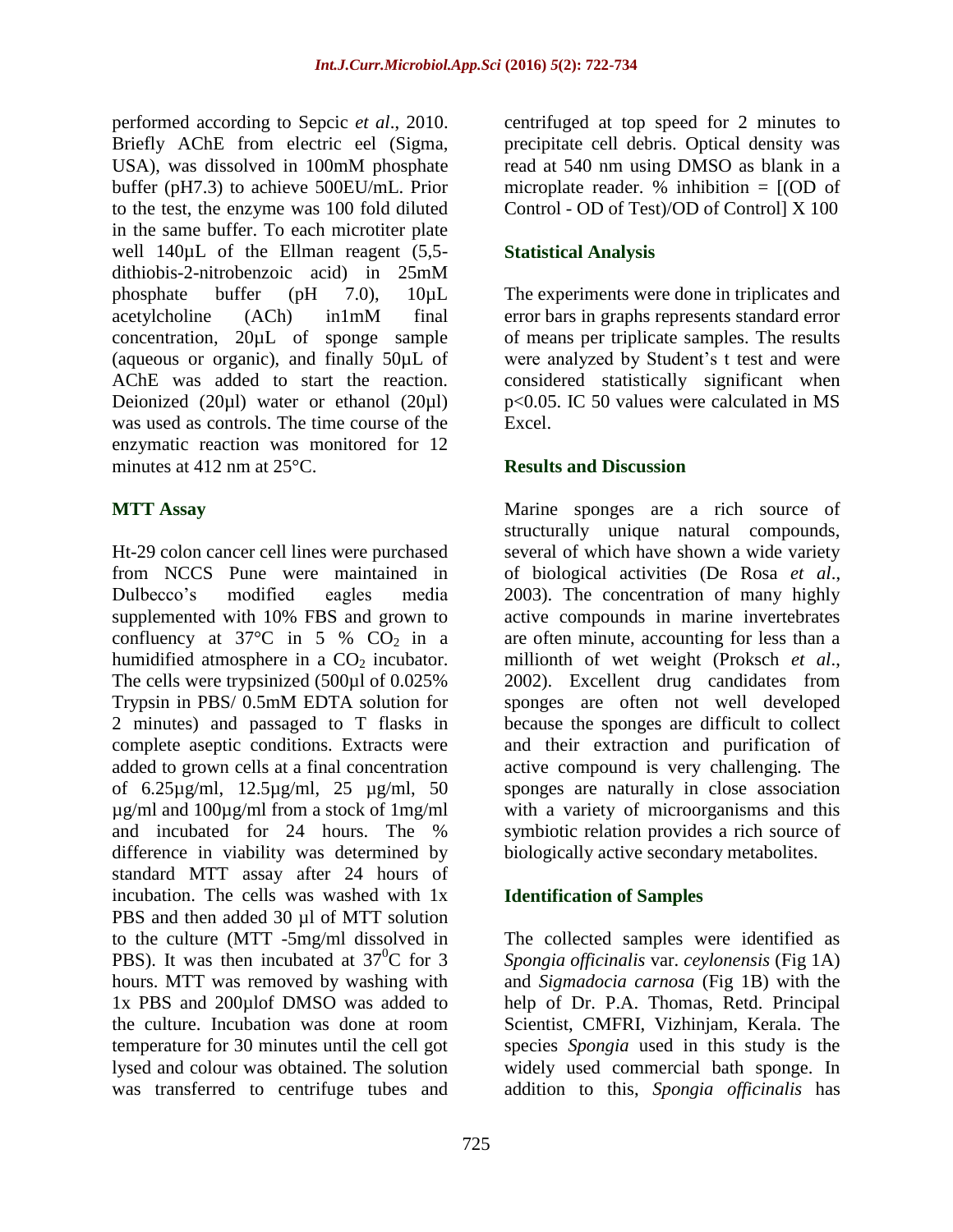medicinal uses. It has been used as medicine in Israel, Syria and Lebanon and also for treatment of dry and asthmatic cough in Western world (Lev, 2003; Sipkema *et al*., 2005).

# **Screening of Chemical Constituents (Table 1)**

Triterpenoids , aromatic acids, phenolics, steroids and reducing sugars were present in the extracts of the two sponge species. All these chemical constituents singly or in combination contribute to the bioactivities exhibited by the extracts. There were reports of steroids and alkaloids from methanolic extract of *Spongia officinalis* (Thale *et al.*, 2002; Lakshmi & Ghoshal, 2014). Kohamaic acids A and B are known to be constituents of Ircinia species from Okinawa (Kokubo *et al.*, 2001). Triterpenoids such as stelletins, sodwanones, raspascionins, and sipholanols were isolated from various sponge species such as *Stellata tenuis, Axinella wltneri, Raspasciona aculata and Siphonochalina siphonella* respectively. All these triterpenoids exhibited cytotoxic and anticancer activity (Cimino *et al*., 1994). Cytotoxic activity of triterpenoids from various marine sponges has been reported (Li *et al*., 2013).

# **Antioxidant Activity**

Antioxidant assays revealed that organic extracts of both the species possessed significant activity.

# **Total Antioxidant Activity Assay**

This assay is employed for quantitative determination of antioxidant capacity through the formation of phosphomolybdenum complex. The results are expressed as mg/g equivalence of ascorbic acid. The results (Table 2) show

that methanolic extract of Spongia is more potent than that of Sigmadocia.

# **DPPH Radical Scavenging Activity**

DPPH is characterized as a stable free radical by virtue of the delocalization of the spare electron over the molecule as a whole, so that the molecule does not dimerize, as would be the case with most other free radicals. The delocalization of electrons also gives rise to deep violet colour and absorption is measured at 517nm. This assay was performed for different concentrations (62.5µg/ml, 125µg/ml, 250µg/ml, 500 µg/ml and 1000µg/ml) of the extracts. Both the extracts exhibited significant percentage inhibition (Fig 2). IC50 values (Table 2) were calculated and it showed that *Sigmadocia* has very low IC50 which indicates its higher antioxidant capability.

Total antioxidant activity was more for methanol extract of Spongia than for Sigmadocia. But DPPH scavenging activity was more pronounced in methanol extract of Sigmadocia. Recent studies reported that the methanolic extract of *Sigmadocia carnosa* exhibited good DPPH radical scavenging activity (Joseph & Kavimani, 2014). Extracts of Mediterranean sea sponges *Dysidea avara*, *Axinella cannabina, Axinella damicornis, Agelas oroides* and *Ircinia fasciculata* exhibited good DPPH activity (Aktas *et al*.2014). Phenolic metabolites from marine sponges have been reported to possess antioxidant activity (Utkina *et al*. 2004).

# **Immunomodulatory Activity**

Immunomodulatory activities of the extracts were analysed by phagocytosis assay and Nitroblue tetrazolium reduction assay. Assays indicate that both the extracts possess immunostimulatory activity.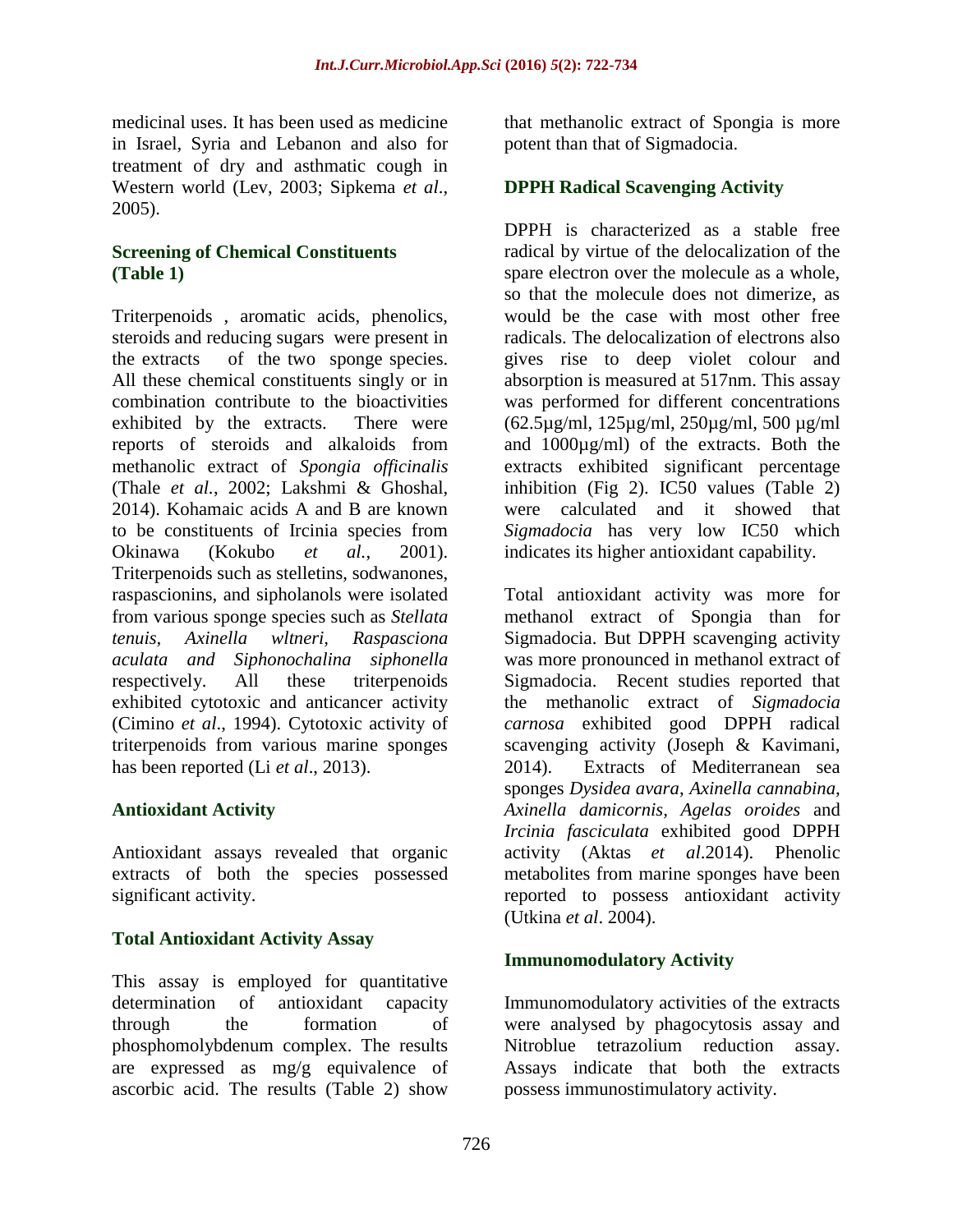# **Phagocytic Activity**

The phagocytic index (Fig.3 and Table 3) was calculated as the number of yeast cells phagocytosed by 100 granulocytes and the percentage of phagocytosis was calculated using the equation [PI (test)-PI (control)/PI (control) ×100]. The percentage of phagocytosis was greater for Sigmadocia than that of Spongia.

# **NBT Assay**

Immunomodulatory effects of the extracts were further confirmed by NBT assay. Nitro Blue Tetrazolium is an electron acceptor

used to detect indirectly the production of superoxide by stimulated neutrophils. Superoxide reduces the yellow soluble NBT to the blue black formazan, an insoluble material that precipitate which can be seen microscopically within the cell. Both the extracts exhibited significant reduction (Fig 4, 5A and 5B). The results showed that the extract of Spongia is more active.

Both the extracts possessed considerable immunomodulatory activity. Significant immunostimulant activity of methanolic extract of sponge *Sigmadocia pumila* was reported (Dhinakaran *et al*. 2012).

## **Table.1** Screening of Chemical Constituents

| <b>Sample</b>                        | <b>Phytochemicals</b> |                            |               |           |                   |                      |         |            |
|--------------------------------------|-----------------------|----------------------------|---------------|-----------|-------------------|----------------------|---------|------------|
|                                      | Alkaloid              | terpenoid<br>Έ<br>$\vdash$ | Xanthoprotein | Phenolics | sugai<br>Reducing | acids<br>ں<br>romati | Steroid | Flavanoids |
| Spongia officinalis var. ceylonensis |                       | $\,+\,$                    |               | ┿         | $\pm$             | $\pm$                |         |            |
| Sigmadocia carnosa                   |                       |                            |               | ┿         | +                 |                      |         |            |

**Table.2** Antioxidant Activity of the Extracts-Total Antioxidant Activity Expressed in Milligram Per Gram Equivalents of Ascorbic Acid. IC 50 of DPPH Radical Scavenging Activity Expressed in Microgram

| <b>Sample</b>                        | <b>Total antioxidant activity</b><br>(mg/g equivalents of<br>ascorbic acid) | <b>DPPH</b> radical scavenging<br>activity assay<br>(IC50 value in µg) |
|--------------------------------------|-----------------------------------------------------------------------------|------------------------------------------------------------------------|
| Spongia officinalis var. ceylonensis | $40.433 \pm 0.72188$                                                        | 832.56                                                                 |
| Methanol extract                     |                                                                             |                                                                        |
| Sigmadocia carnosa Methanol          | $66.33 \pm 3.38296$                                                         | 493.49                                                                 |
| extract                              |                                                                             |                                                                        |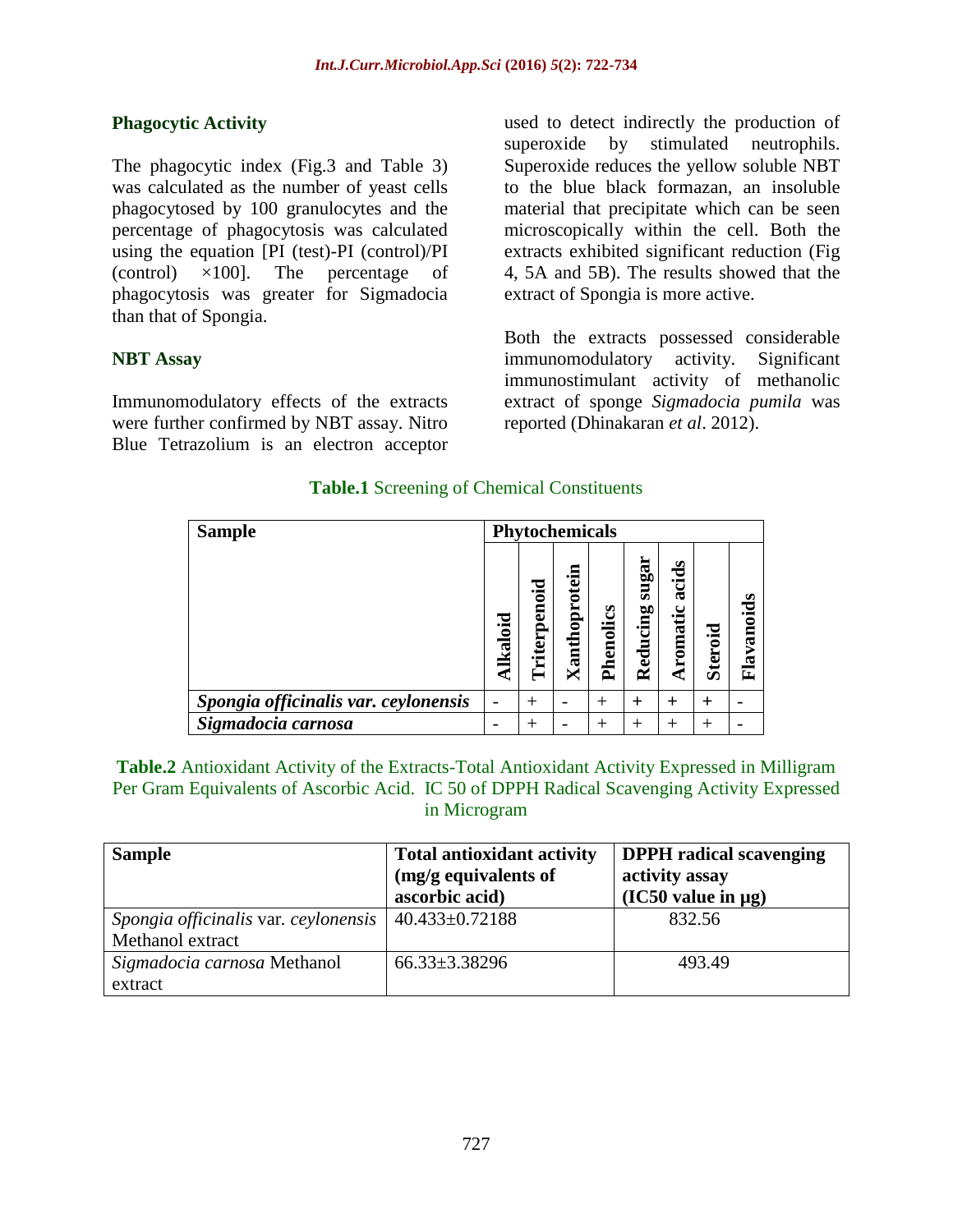**Table.3** Phagocytic Activity Phagocytic Index and Percentage of Phagocytosis were Calculated and Represented as Mean  $\pm$  sem (p<0.05)

| ample                              |         | Phagocytic   % of phagocytosis |  |  |
|------------------------------------|---------|--------------------------------|--|--|
|                                    | index   |                                |  |  |
| Spongia officinalis var.   1014.33 |         | $6.16623 \pm 0.15688$          |  |  |
| Ceylonensis                        |         |                                |  |  |
| Sigmadocia carnosa                 | 1078.66 | $10.28 \pm 0.88854$            |  |  |

**Table.4** Acetylcholinesterase Inhibitory Activity. Percentage Inhibition per Triplicate Samples were Calculated and Expressed as Mean  $\pm$  SEM. The values were Significant by Student's t-test (p<0.05). IC 50 values were Expressed in µg

| <b>Sample</b>            | % inhibition        | IC <sub>50</sub> |
|--------------------------|---------------------|------------------|
| Spongia officinalis var. | $22.63 \pm 1.16$    | 780.25           |
| ceylonensis              | 26.39±2.15686       |                  |
|                          | $32.83 \pm 1.09303$ |                  |
|                          | $40.67 \pm 1.20185$ |                  |
|                          | 50.33±0.88192       |                  |
| Sigmadocia carnosa       | $27.70 \pm 0.8952$  | 667.57           |
|                          | 35.16±1.947         |                  |
|                          | $37.85 \pm 1.38378$ |                  |
|                          | 47.56±1.90739       |                  |
|                          | 58.47±1.95633       |                  |

# **Fig.1A** *Spongia Officinalis* Var.*Ceylonensis*

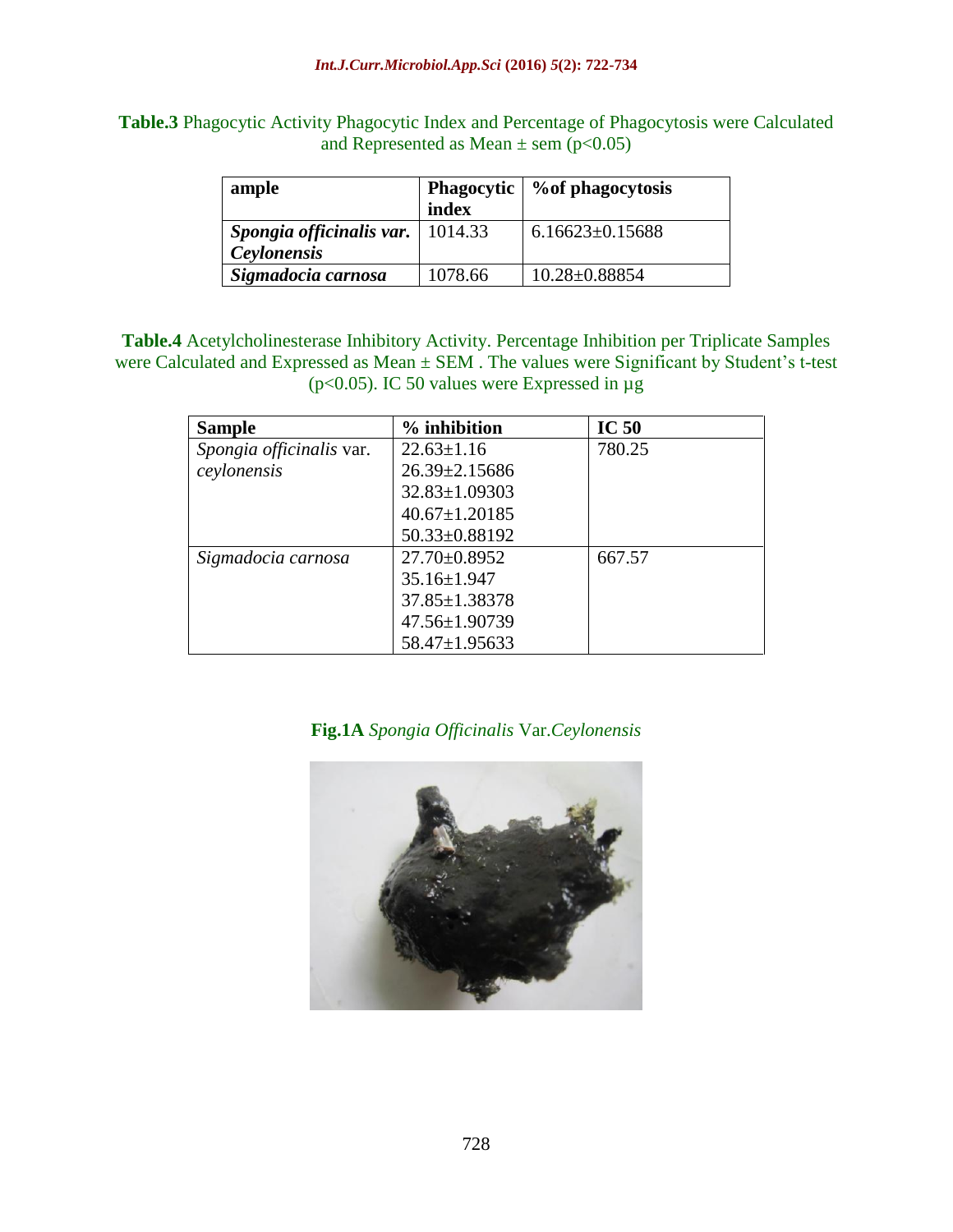**Fig.1B** *Sigmadocia Carnosa* 



**Fig.2** Dpph Radical Scavenging Activity of the Extracts. some- *Spongia Officinalis* var.*Ceylonensis* Methanol Extract; sc me- Sigmadocia Carnosa Methanol Extract.Mean ± Standard Error from the Tested Triplicate Samples were Represented as Mean Error Bars. p value by Students Test:p<0.05



**Fig.3** Phagocytic Activity by Slide Method

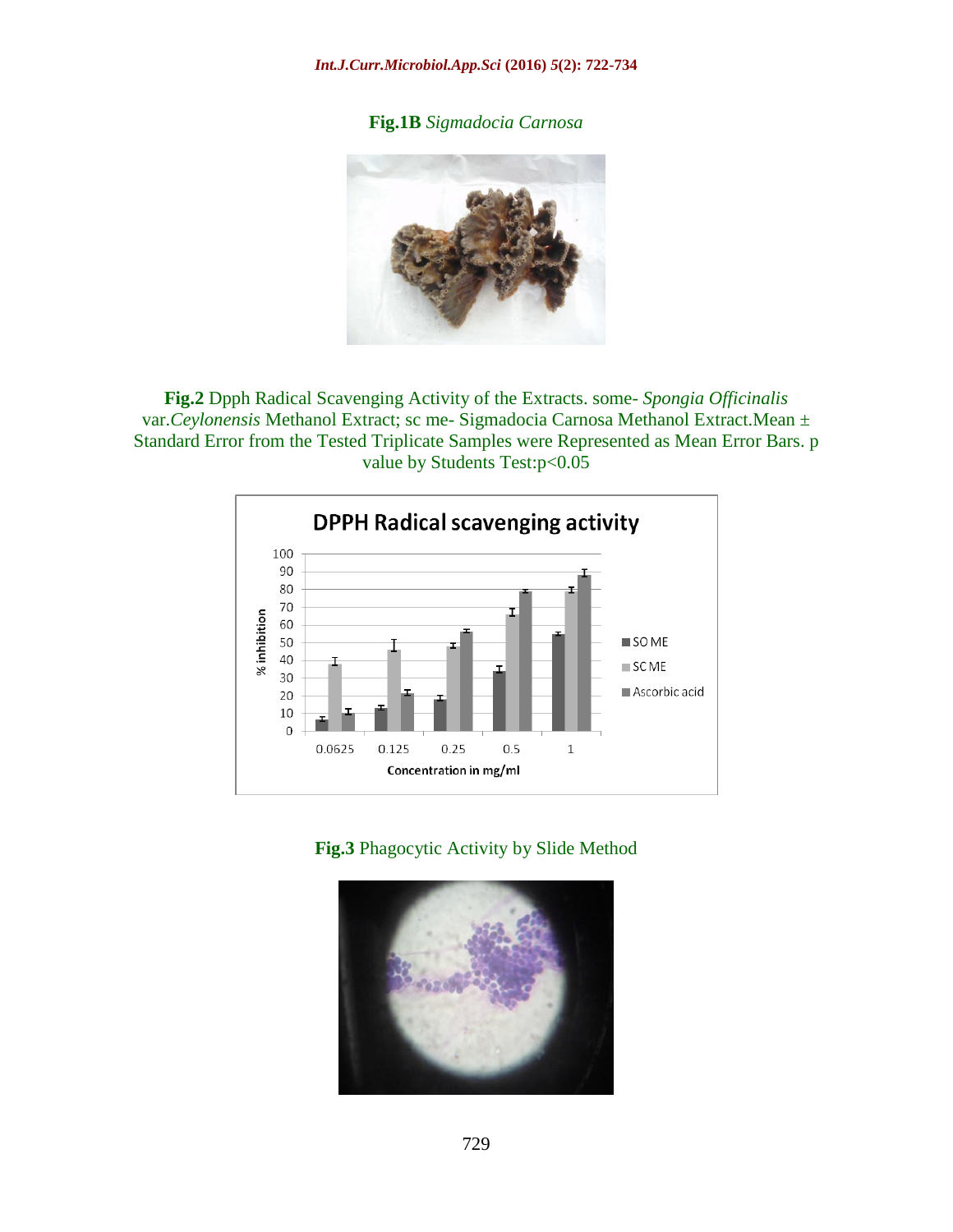**Fig.4** Nbt Reduction. Percentage of Neutrophils by Nitroblue Tetrazolium Reduction Assay Mean ± Standard Error from the Tested Triplicate Samples were Represented as Mean Error Bars. P value by Students Test:p<0.05



# **Fig.5A** NBT Test



# **Fig.5B** NBT Control

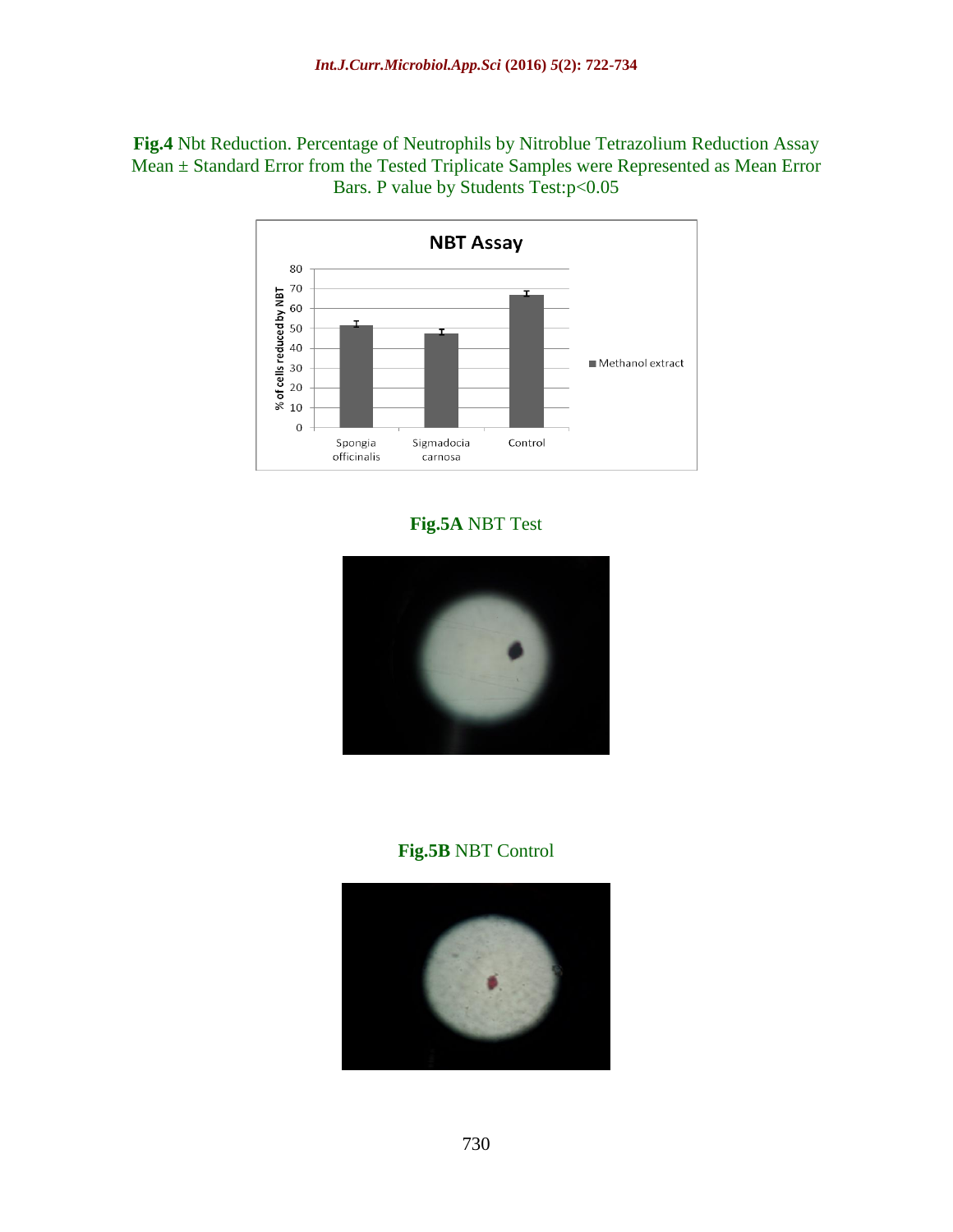

#### **Fig.6** Acetylcholinesterase Inhibitory Activity





#### **Acetylcholinesterase Activity**

AChE inhibiting compounds may act as anticancer compounds affecting cholinergic system expressed in a variety of cancer cell lines. AChE inhibitors have a significant role in the treatment of Alzheimer's disease. They help in retaining the neurotransmitters especially at the synaptic terminals through the inhibition of the hydrolytic enzymes ie. cholinesterases thereby compensating the

731

deficiency of the cholinergic neurotransmitters in AD patients (Langjae et al, 2007).

The extracts of both the sponges exhibited significant percentage inhibition (Table 4 and Fig 6). IC 50 values and percentage inhibition indicated that Sigmadocia was more active. Methanolic extract of Sigmadocia showed a low IC 50 value of 684.36µg. AChE inhibitory activity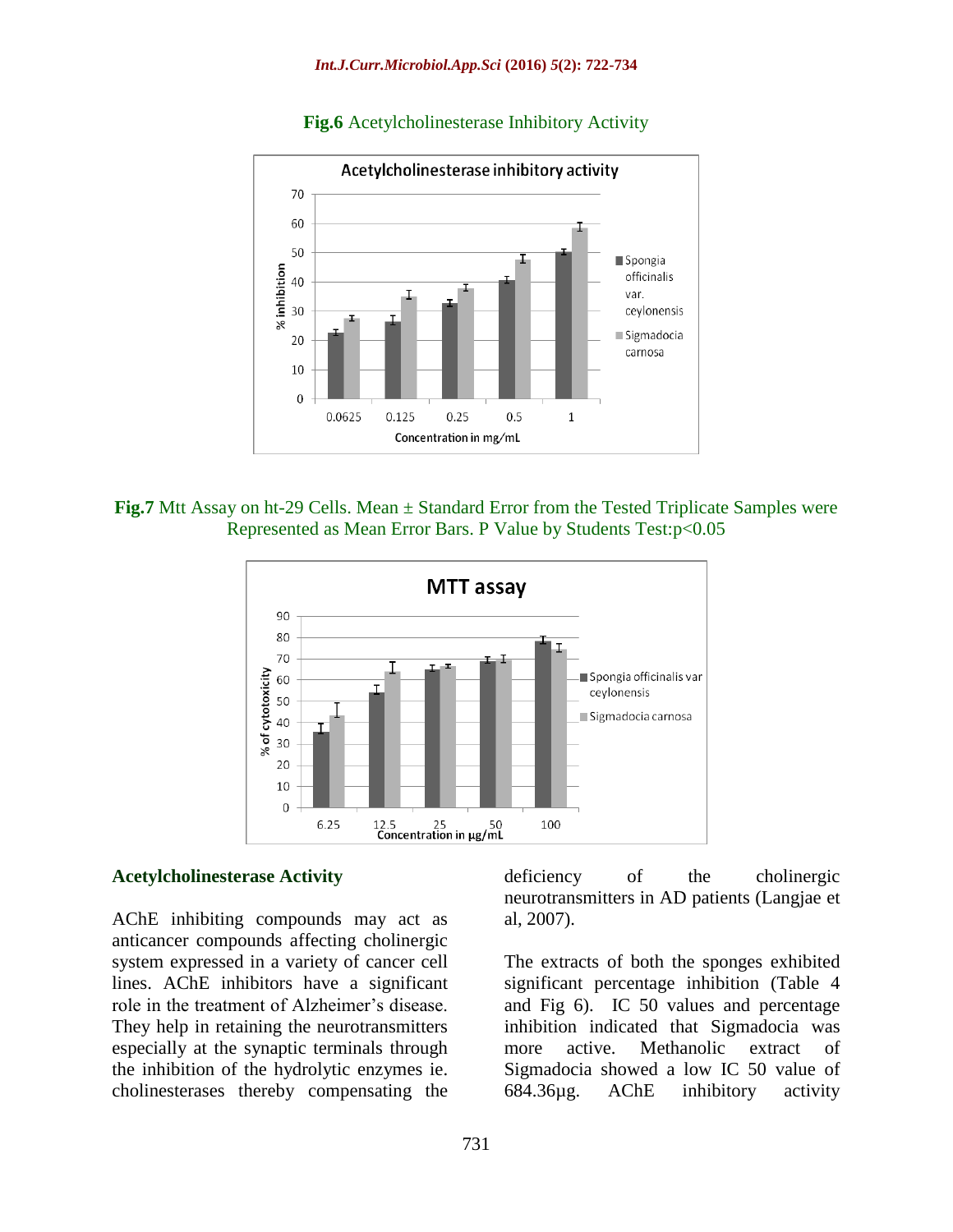exhibited by both the extracts indicate that these extract may serve as good candidates for development of drugs against cancer and Alzheimer's disease since AChE inhibitors act on cholinergic system. Acetone, butanol and methanolic extracts of marine sponge *Agelas clathrodes* exhibited substantial AChE inhibitory activity (Sepcic, 2010). Methanolic extracts of *Ircinia* and *Dysidea* species displayed promising results in AChE inhibition test over 50% (Aktas *et al*., 2014). Steroidal alkaloid from purified methanol fractions of Corticium species exhibited potent AChE activity (Langjae *et al*., 2007).

# **MTT Assay**

The potent methanolic extracts subjected to MTT assay against HT-29 cells significantly reduced cell viability (Fig 6). The extracts exhibited 35-78% inhibition and the activity is concentration dependent. Methanolic extract of *Spongia* has an IC 50 value of 15.11µg and Sigmadocia with an IC 50 value of 14.08µg, indicated that both species would be good candidates for anticancer drug development. Anticancer activity by MTT assay of ethyl acetate extract of marine sponge, *Aurora globostellata* from Tuticorin coast have been reported (Chairman and Singh, 2013).

This study confirmed the medical potential of the two species. Though many reports were there on the antibacterial, antifungal, larvicidal and insecticidal activities of these two species, reports on antioxidant and anticholinesterase activities were scanty. This is the first report on the antioxidant, anticholinesterase and anticancer activities of the two species from the Southwest coast of India.

In conclusion, Sessile marine invertebrates such as sponges lack physical defense mechanism and hence they produce a variety of secondary metabolites as part of their chemical defense system – active immune mechanism in sponges. So it is not an astonishing fact that they produce potent antioxidant, cytotoxic and antibacterial compounds. The marine sponges have already proved to be the most important source of novel molecules with pharmacological properties. The bioactivity shown by sponges may be mainly due to the chemicals present in the sponge and its symbiotic microorganisms. But the secondary metabolites produced as part of defense may vary from species to species.

The results indicate that the extracts of both the sponge species possess significant bioactivity. This activity may be mainly due to the various chemical constituents present in the extracts which were revealed by chemical analysis. So it is expected that the purification and bioanalysis of these extracts will yield potent active compounds. Thus it was confirmed that further bioassay guided fractionation of these extracts and purification of them would provide compounds which can be used as novel drug candidates.

# **Acknowledgement**

The authors would like to express our sincere gratitude to Dr. P. A. Thomas, Retd. Principal Scientist, CMFRI, Vizhinjam and the DBT-SERB instrumentation facility for providing us the technical support. This work was financially supported by the DST-INSPIRE [IF120633].

# **References**

Aktas, N. Gene, Y. Gozcelioglu, B. Konuklugil, B. (2013). Radical scavenging effect of different marine sponges from Mediterranean coasts. Rec. Nat. Prod., 7(2): 96-104.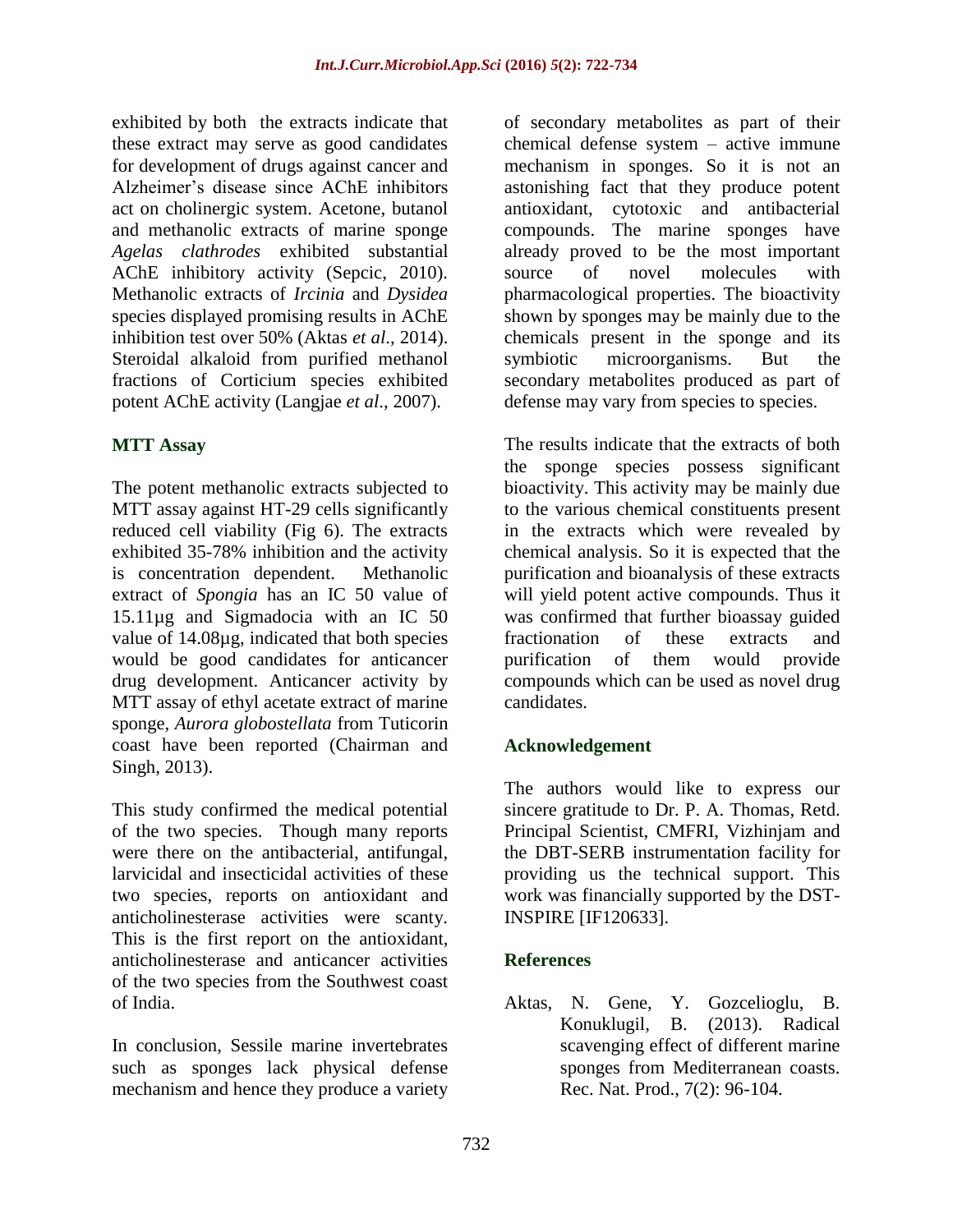- Chairman, K. and Singh, A.J.A.R. (2013).Cytotoxic activity of sponge extract and cancer cell line from marine sponges. Biomaterial and Biomedicine, 2(1):1-5.
- Cimino, G. Mondaio, A. Trivelline, E. (1994). Minor triterpenoids from the Mediterranean sponge *Raspasciona aculeate*. J. Nat. Prod., 57:784-790.
- De Rosa, S. Mitova, M. Tommonero, G. (2000). Marine bacteria associated with sponge as a source of cyclic peptides. Biomol. Eng., 20:311-316.
- Dhinakaran, D.I. Lipton, A.P. (2012). Evaluation of bioactivity in marine sponge *Sigmadocia pumila* collected from the South Eastern region of India. J. Microbiol. Biotech. Res., 2(5): 651-656.
- Dhinakaran, D.I. Sivakumar, T. Lipton, A.P. (2014). Detection of marine derived natural products synthesized in marine sponges collected from Tuticorin, India. European Journal of Biological Sciences, 6(1): 01-06.
- El-Marsy, H.A. Fahny, H.H. Abdelwahed, A.S.H. (2000).Synthesis and antimicrobial activity of some new benzimidazole derivatives. Molecules. 5:1425-1438.
- Harborne, J. B. (1998). Phytochemical Methods: A guide to modern techniques of plant analysis,  $2<sup>nd</sup>$ edition, London, Chapman and Hall. 54-84.
- Joseph, B. Sujatha, S. (2011). Pharmacologically important natural products from marine sponges. Journal of Natural Products, 4: 05- 12.
- Joseph, V. Kavimani, S. (2014). Evaluation of apoptosis regulating efficacy of chosen marine sponge extracts. Asian Journal of Biomedical and Pharmaceutical Sciences, 4(30): 50-55.
- Kokubo, S. Yogi, K. Inuzuka, T. Suenaga, K. Ueda, K. Uemura, D. (2001). Kohamaic acids and B, Novel cytotoxic sesterterpenic acids, from the marine sponge, *Ircinia* sp. Chem Lett., 176-177.
- Lakhsmi, V. Ghoshal, S. (2014). Antiamoebic activity of marine sponge *Spongia officinalis* var *ceylonensis* Dendy. Pharmaceutical Journal, 17(1):38-42.
- Lakshmi, V. Shukla, P. K. (2014). Antimicrobial activity of marine sponge *Spongia officinalis* var. *ceylonensis*, Dendy. J. Mar. Biol. Oceanogr., 3: 3.
- Langjae, R. Bussarawit, S. Yuenyongsawad, S. Ingkaninan, K. Plubrukarn, A. (2007). Acetylcholinesterase inhibiting steroidal alkaloid from the sponge Corticium sp. Steroids, 72:682-685.
- Lev, E. (2003). Traditional healing with animals (zootherapy) medieval to present day- Levantine practice. Journal of Ethnopharmacology, 85:107-118.
- Li, Y-X. Himaya, S.W.A. Kim, K. S. (2013). Triterpenoids of marine origin as anticancer agents. Molecules, 18:7886-7909.
- Mehbub, M.H. Lei, J. Franco, C. Weizhang. (2014). Marine sponge derived natural products between 2001 and 2010: Trends and Opportunities for discovery of Bioactives, Mar. Drugs., 12:4539-4577.
- Mensor, L. L. Menezer, F. S. Leitao, G. G. Reis, F. S. Santos, T. C. Coube, C. S. Leitao, S.G. (2001).Screening of Brazilian plant extracts for antioxidant activity by the use of DPPH free radical method. Phytother. Res., 15: 127-130.
- Prieto, P. Pineda, M. Aguilar, M. (1999). Spectrophotometric Quantitation of